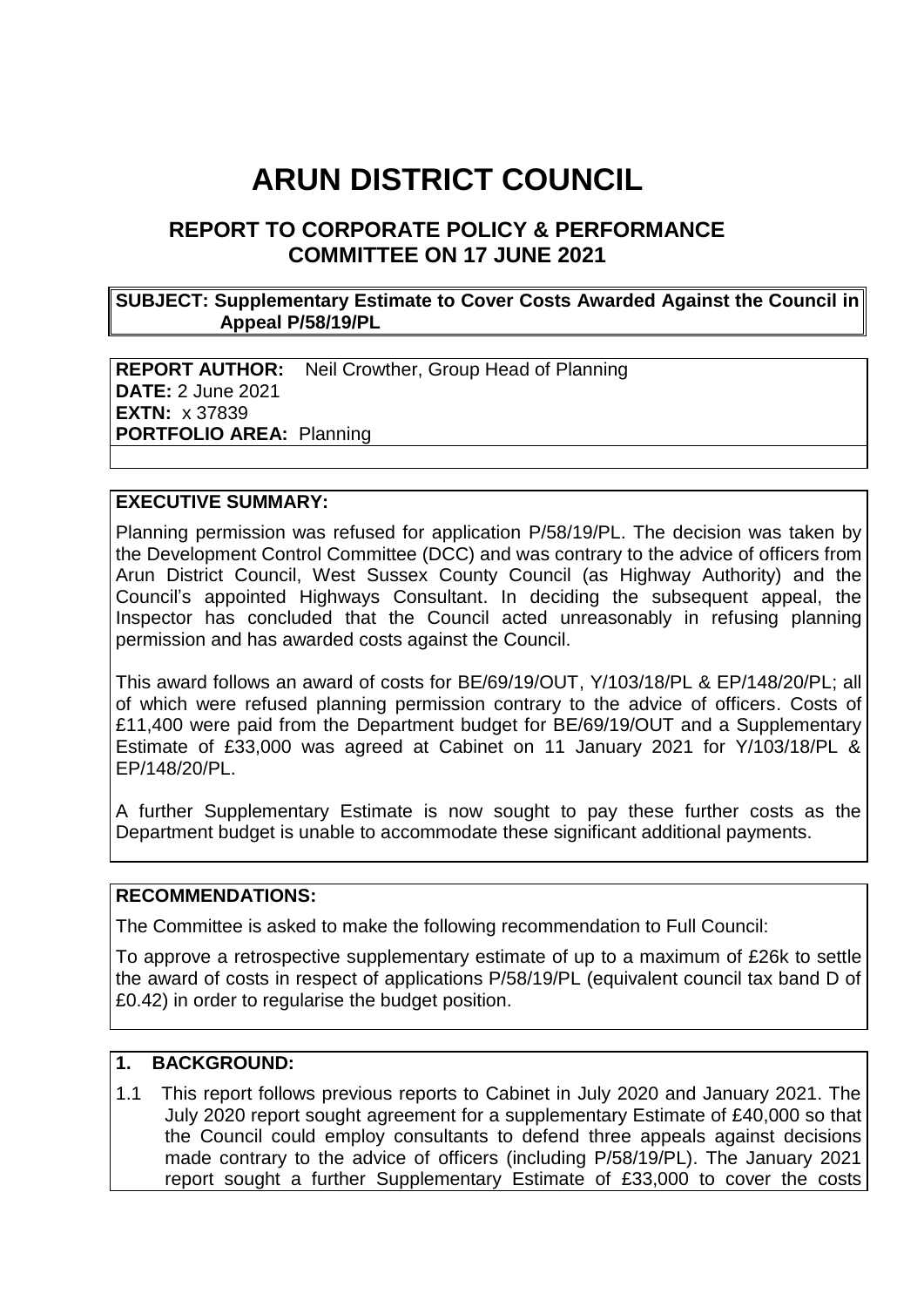awarded against the Council in two appeals where decisions were made at Development Control Committee contrary to the advice of officers. The award of costs was a as a result of unreasonable behaviour in refusing planning permission. This report seeks another Supplementary Estimate of up to £26,000 to cover the costs awarded against the Council in another appeal where decisions were made at Development Control Committee contrary to the advice of officers. The award of costs was as a result of unreasonable behaviour in refusing planning permission.

- 1.2 Officers are still in discussion with the appellant around agreement on what the reasonable costs associated with the reasons for refusal were.
- 1.3 The report in July 2020 sought costs required to defend the appeals and made it clear that any award of costs for unreasonable behaviour in these appeals would be subject to further Supplementary Estimates.
- 1.4 In the case of this appeal, it was going to be difficult to defend a decision reached contrary to the advice of the technical expert in the way of the County Council as Highway Authority. This was made harder due to the fact that the Committee had sought an independent review of the proposals by an instructed consultant. This consultant supported the views of the County Council but the Committee did not accept this second view and refused the application.
- 1.5 The Inspector concluded that
	- the access currently operates without any safety concerns,
	- cars parked in a nearby layby does not create significant problems,
	- volume of traffic using the access would be low,
	- conflict between pedestrians and cars would be infrequent, and
	- there would be no unacceptable impact on highway safety.
- 1.6 In awarding costs against the Council for unreasonable behaviour, the Inspector concluded;
	- Extensive professional evidence did not support a refusal of planning permission.
	- No evidence was presented to convince the Inspector to disagree with these professionals.
	- Refusing to grant planning permission was unreasonable.

### **2. PROPOSAL(S):**

To agree a supplementary estimate of a maximum of £26,000 for the costs awarded against the Council in respect of these two appeals. The actual cost may be less as the Council seeks to interrogate the cost submissions.

### **3. OPTIONS:**

- 1. To accept the officer recommendation; or
- 2. To consider that there are robust reasons not to accept the officer recommendation and refuse the application.

## **4. CONSULTATION:**